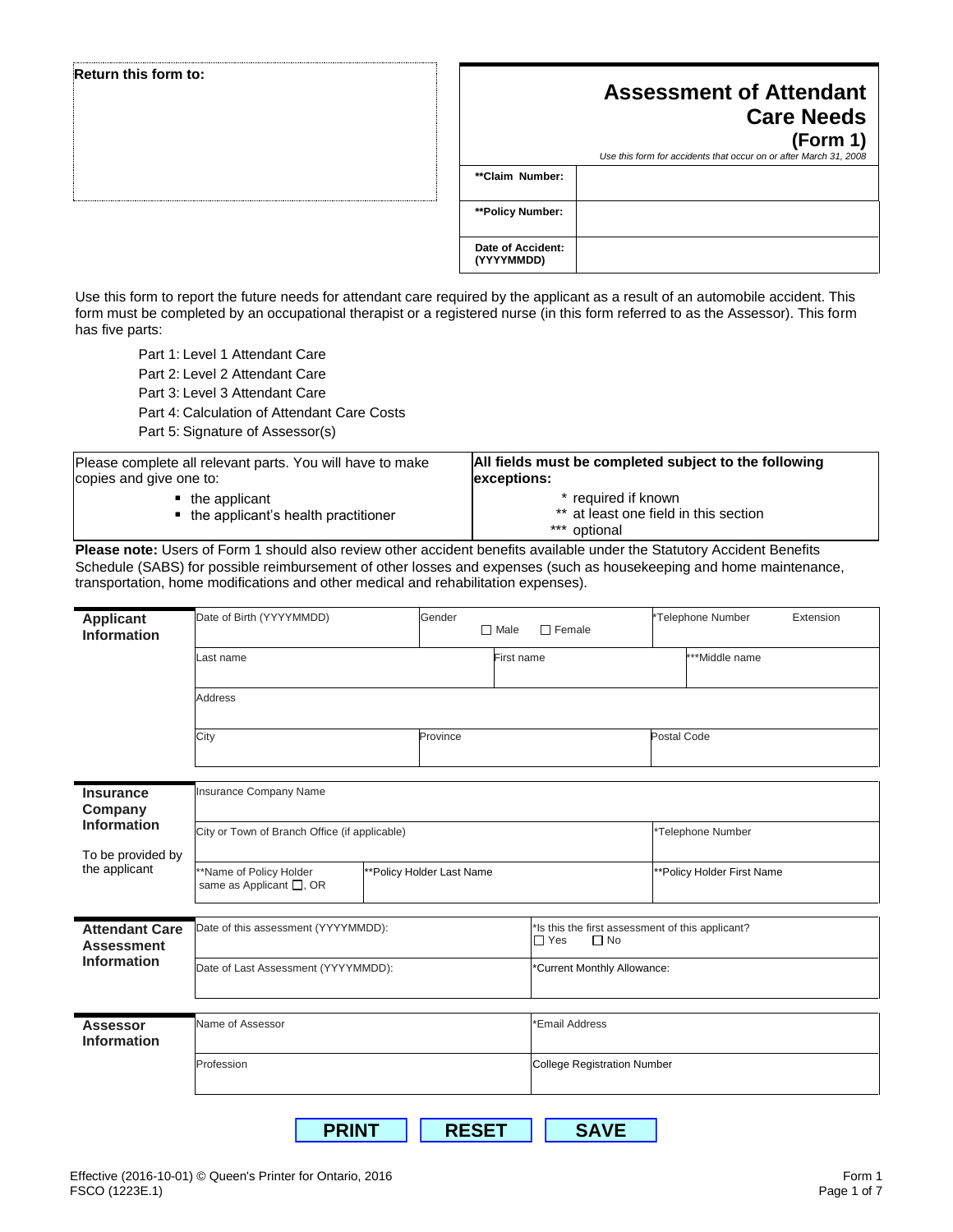| <b>HCAI Facility Registry Number</b><br>Service Address<br>City<br><b>Telephone Number</b><br>Level 1 attendant care is for routine personal care. Please assess the care requirements of the applicant for<br>each activity listed. Estimate the time it takes to perform each activity, and the number of times each week it<br>should be performed. Multiply the number of minutes by the number of times each week the activity should<br>be performed to get the total number of minutes per week for each activity. | *Extension                                                                                             | Province<br>*Fax | 'FSCO Licence Number (if applicable) | Postal Code<br><b>Email Address</b> |                             |                                            |  |  |
|---------------------------------------------------------------------------------------------------------------------------------------------------------------------------------------------------------------------------------------------------------------------------------------------------------------------------------------------------------------------------------------------------------------------------------------------------------------------------------------------------------------------------|--------------------------------------------------------------------------------------------------------|------------------|--------------------------------------|-------------------------------------|-----------------------------|--------------------------------------------|--|--|
| Part 1:<br>Level 1<br><b>Attendant Care</b>                                                                                                                                                                                                                                                                                                                                                                                                                                                                               |                                                                                                        |                  |                                      |                                     |                             |                                            |  |  |
|                                                                                                                                                                                                                                                                                                                                                                                                                                                                                                                           |                                                                                                        |                  |                                      |                                     |                             |                                            |  |  |
|                                                                                                                                                                                                                                                                                                                                                                                                                                                                                                                           |                                                                                                        |                  |                                      |                                     |                             |                                            |  |  |
|                                                                                                                                                                                                                                                                                                                                                                                                                                                                                                                           |                                                                                                        |                  |                                      |                                     |                             |                                            |  |  |
|                                                                                                                                                                                                                                                                                                                                                                                                                                                                                                                           |                                                                                                        |                  |                                      | <b>Number</b><br>of<br>Minutes X    | <b>Times</b><br>per<br>week | <b>Total</b><br>minutes<br>per week<br>$=$ |  |  |
| <b>Dress</b><br>Upper Body (for example, underwear, shirt/blouse, sweater, tie, jacket, gloves, jewelry)                                                                                                                                                                                                                                                                                                                                                                                                                  |                                                                                                        |                  |                                      |                                     |                             |                                            |  |  |
| Lower Body (for example, underwear, disposable briefs, skirt/pants, socks, panty hose, slippers shoes)                                                                                                                                                                                                                                                                                                                                                                                                                    |                                                                                                        |                  |                                      |                                     |                             |                                            |  |  |
|                                                                                                                                                                                                                                                                                                                                                                                                                                                                                                                           |                                                                                                        |                  |                                      |                                     | <b>Subtotal</b>             |                                            |  |  |
| <b>Undress</b><br>Upper Body (for example, underwear, shirt/blouse, sweater, tie, jacket, gloves, jewelry)                                                                                                                                                                                                                                                                                                                                                                                                                |                                                                                                        |                  |                                      |                                     |                             |                                            |  |  |
|                                                                                                                                                                                                                                                                                                                                                                                                                                                                                                                           | Lower Body (for example, underwear, disposable briefs, skirt/pants, socks, panty hose, slippers shoes) |                  |                                      |                                     |                             |                                            |  |  |
|                                                                                                                                                                                                                                                                                                                                                                                                                                                                                                                           |                                                                                                        |                  |                                      |                                     | <b>Subtotal</b>             |                                            |  |  |
| <b>Prosthetics</b><br>applies to upper/lower limb prosthesis and stump sock(s)                                                                                                                                                                                                                                                                                                                                                                                                                                            |                                                                                                        |                  |                                      |                                     |                             |                                            |  |  |
|                                                                                                                                                                                                                                                                                                                                                                                                                                                                                                                           | exchanges terminal devices and adjusts prosthesis as required                                          |                  |                                      |                                     |                             |                                            |  |  |
| ensures prosthesis is properly maintained and in good working condition                                                                                                                                                                                                                                                                                                                                                                                                                                                   |                                                                                                        |                  |                                      |                                     |                             |                                            |  |  |
|                                                                                                                                                                                                                                                                                                                                                                                                                                                                                                                           |                                                                                                        |                  |                                      |                                     | Subtotal                    |                                            |  |  |
| <b>Orthotics</b><br>assists dressing applicant using prescribed orthotics (for example, burn garment(s), brace(s), support(s),<br>splints, elastic stockings)                                                                                                                                                                                                                                                                                                                                                             |                                                                                                        |                  |                                      |                                     |                             |                                            |  |  |
|                                                                                                                                                                                                                                                                                                                                                                                                                                                                                                                           |                                                                                                        |                  |                                      |                                     | <b>Subtotal</b>             |                                            |  |  |
| Grooming<br>Face: wash, rinse, dry, morning and evening                                                                                                                                                                                                                                                                                                                                                                                                                                                                   |                                                                                                        |                  |                                      |                                     |                             |                                            |  |  |
|                                                                                                                                                                                                                                                                                                                                                                                                                                                                                                                           | Hands: wash, rinse, dry, morning and evening, before and after meals, and after elimination            |                  |                                      |                                     |                             |                                            |  |  |
|                                                                                                                                                                                                                                                                                                                                                                                                                                                                                                                           | Shaving: shaves applicant using electric/safety razor                                                  |                  |                                      |                                     |                             |                                            |  |  |
| Cosmetics: applies makeup as desired or required<br>--------------------------------                                                                                                                                                                                                                                                                                                                                                                                                                                      |                                                                                                        |                  |                                      |                                     |                             |                                            |  |  |
| Hair:                                                                                                                                                                                                                                                                                                                                                                                                                                                                                                                     |                                                                                                        |                  |                                      |                                     |                             |                                            |  |  |
| brushes/combs as required                                                                                                                                                                                                                                                                                                                                                                                                                                                                                                 |                                                                                                        |                  |                                      |                                     |                             |                                            |  |  |
| shampoos, blow/towel dries                                                                                                                                                                                                                                                                                                                                                                                                                                                                                                |                                                                                                        |                  |                                      |                                     |                             |                                            |  |  |
| performs styling, set and comb-out                                                                                                                                                                                                                                                                                                                                                                                                                                                                                        |                                                                                                        |                  |                                      |                                     |                             |                                            |  |  |
| Fingernails: cleans and manicures as required                                                                                                                                                                                                                                                                                                                                                                                                                                                                             |                                                                                                        |                  |                                      |                                     |                             |                                            |  |  |
| Toenails: cleans and trims as required                                                                                                                                                                                                                                                                                                                                                                                                                                                                                    |                                                                                                        |                  |                                      |                                     |                             |                                            |  |  |
|                                                                                                                                                                                                                                                                                                                                                                                                                                                                                                                           | <b>PRINT</b>                                                                                           | Subtotal         |                                      |                                     |                             |                                            |  |  |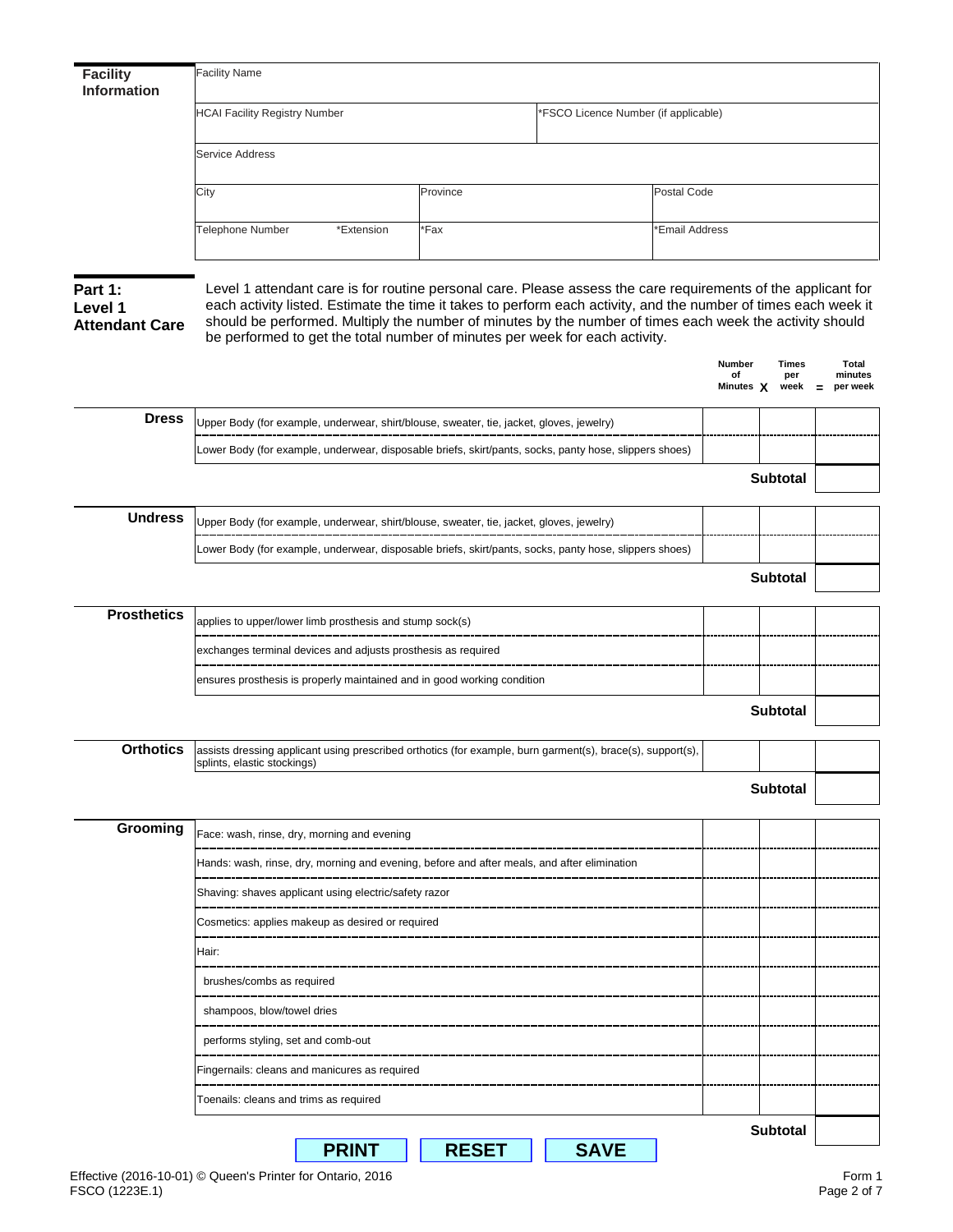**Part 1** continued… **CONSISTER 1** continued… **of per minutes**<br>**Minutes X** week = per week **Minutes X week = per week**

**Number Times Total**

**of per minutes**

| Feeding                              | prepares applicant for meals (includes transfer to appropriate location)                |                 |  |
|--------------------------------------|-----------------------------------------------------------------------------------------|-----------------|--|
|                                      | provides assistance, either in whole or in part, in preparing serving and feeding meals |                 |  |
|                                      |                                                                                         | <b>Subtotal</b> |  |
| <b>Mobility</b><br>(location change) | assists applicant from sitting position (for example, wheelchair, chair, sofa)          |                 |  |
|                                      | supervises/assists in walking                                                           |                 |  |
|                                      | performs transfer needs as required (for example, bed to wheelchair, wheelchair to bed) |                 |  |
|                                      |                                                                                         | <b>Subtotal</b> |  |
| <b>Extra</b><br>Laundering           | launders applicant's bedding and clothing as a result of incontinence/spillage          |                 |  |
|                                      | launders/cleans orthotic supplies that require special care                             |                 |  |
|                                      |                                                                                         | <b>Subtotal</b> |  |

## **Part 1 Total – Add all Part 1 Subtotals. Fill in total here and in Part 4**

## **Part 2: Level 2 Attendant Care**

Level 2 Attendant Care is for basic supervisory functions. Please assess the care requirements of the applicant for each activity listed. Estimate the time it takes to perform each activity, and the number of times each week it should be performed. Multiply the number of minutes by the number of times each week the activity should be performed to get the total number of minutes per week for each activity.

|         |                                                                                                                 |                 | Minutes $X$ week $=$ per week |
|---------|-----------------------------------------------------------------------------------------------------------------|-----------------|-------------------------------|
| Hygiene | Bathroom                                                                                                        |                 |                               |
|         | cleans tub/shower/sink/toilet after applicant's use                                                             |                 |                               |
|         | Bedroom                                                                                                         |                 |                               |
|         | changes applicant's bedding, makes bed, cleans bedroom, including Hoyer lifts, overhead bars,<br>bedside tables |                 |                               |
|         | ensures comfort, safety and security in this environment                                                        |                 |                               |
|         | <b>Clothing Care</b>                                                                                            |                 |                               |
|         | assists in preparing daily wearing apparel                                                                      |                 |                               |
|         | hangs clothes and sorts clothing to be laundered/cleaned                                                        |                 |                               |
|         |                                                                                                                 | <b>Subtotal</b> |                               |
|         |                                                                                                                 |                 |                               |

| <b>Supervisory</b><br>Care<br>applicant requires assistance to transfer from wheelchair, periodic turning, genitourinary care<br>applicant lacks the ability to independently get in and out of a wheelchair or to be self-sufficient in an |                 |
|---------------------------------------------------------------------------------------------------------------------------------------------------------------------------------------------------------------------------------------------|-----------------|
|                                                                                                                                                                                                                                             |                 |
| emergency                                                                                                                                                                                                                                   |                 |
| applicant lacks the ability to respond to an emergency or needs custodial care due to changes in<br>lbehaviour                                                                                                                              |                 |
|                                                                                                                                                                                                                                             | <b>Subtotal</b> |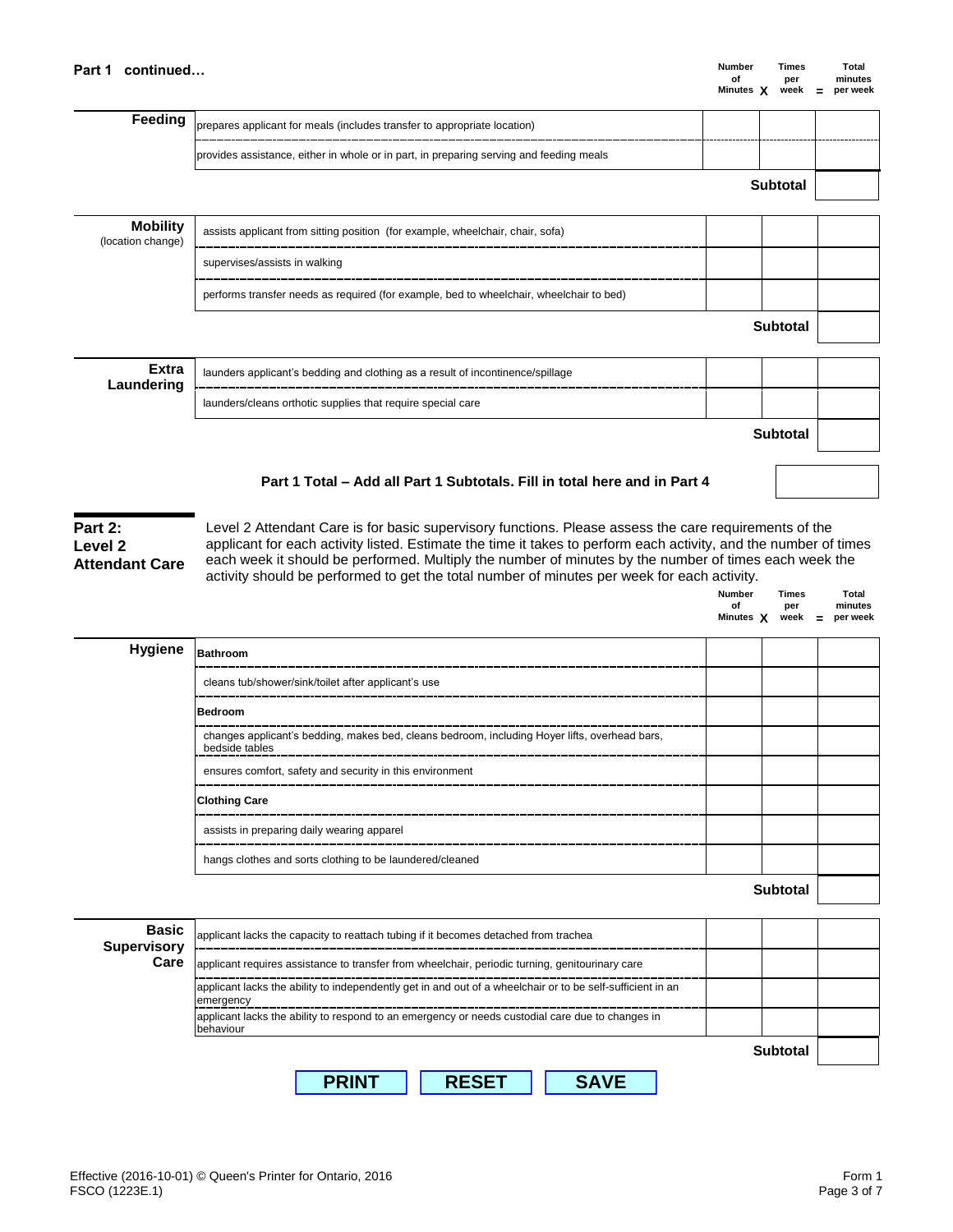| Part 2 continued                            |                                                                                                                                                                                                                                                                                                                                                                                                                                                    | Number<br>of<br>Minutes X        | Times<br>per<br>week        | Total<br>minutes<br>per week        |
|---------------------------------------------|----------------------------------------------------------------------------------------------------------------------------------------------------------------------------------------------------------------------------------------------------------------------------------------------------------------------------------------------------------------------------------------------------------------------------------------------------|----------------------------------|-----------------------------|-------------------------------------|
| Co-ordination of<br><b>Attendant Care</b>   | applicant requires assistance in co-ordinating/scheduling attendant care (maximum 1 hour<br>per week)                                                                                                                                                                                                                                                                                                                                              |                                  |                             |                                     |
|                                             |                                                                                                                                                                                                                                                                                                                                                                                                                                                    |                                  | <b>Subtotal</b>             |                                     |
|                                             | Part 2 Total – Add all Part 2 Subtotals. Fill in total here and in Part 4                                                                                                                                                                                                                                                                                                                                                                          |                                  |                             |                                     |
|                                             |                                                                                                                                                                                                                                                                                                                                                                                                                                                    |                                  |                             |                                     |
| Part 3:<br>Level 3<br><b>Attendant Care</b> | Level 3 attendant care is for complex health/care and hygiene functions. Please assess the care<br>requirements of the applicant for each activity listed. Estimate the time it takes to perform each activity, and<br>the number of times each week it should be performed. Multiply the number of minutes by the number of<br>times each week the activity should be performed to get the total number of minutes per week for each<br>activity. |                                  |                             |                                     |
|                                             |                                                                                                                                                                                                                                                                                                                                                                                                                                                    | <b>Number</b><br>of<br>Minutes X | <b>Times</b><br>per<br>week | Total<br>minutes<br>per week<br>$=$ |
| Genitourinary<br><b>Tracts</b>              | performs catheterizations                                                                                                                                                                                                                                                                                                                                                                                                                          |                                  |                             |                                     |
|                                             | positions, empties and cleans drainage systems                                                                                                                                                                                                                                                                                                                                                                                                     |                                  |                             |                                     |
|                                             | cleans applicant and equipment after procedure/incontinence                                                                                                                                                                                                                                                                                                                                                                                        |                                  |                             |                                     |
|                                             | uses disposable briefs as required                                                                                                                                                                                                                                                                                                                                                                                                                 |                                  |                             |                                     |
|                                             | attends to menstrual cycle needs as required                                                                                                                                                                                                                                                                                                                                                                                                       |                                  |                             |                                     |
|                                             | monitors residuals                                                                                                                                                                                                                                                                                                                                                                                                                                 |                                  |                             |                                     |
|                                             |                                                                                                                                                                                                                                                                                                                                                                                                                                                    |                                  | <b>Subtotal</b>             |                                     |
| <b>Bowel Care</b>                           | administers enemas or suppositories and performs stimulation or disimpaction                                                                                                                                                                                                                                                                                                                                                                       |                                  |                             |                                     |
|                                             | performs colostomy and/or ileostomy care                                                                                                                                                                                                                                                                                                                                                                                                           |                                  |                             |                                     |
|                                             | positions, empties and cleans drainage systems, including ilio-conduits                                                                                                                                                                                                                                                                                                                                                                            |                                  |                             |                                     |
|                                             | uses disposable briefs as required                                                                                                                                                                                                                                                                                                                                                                                                                 |                                  |                             |                                     |
|                                             | cleans applicant and equipment after procedure/evacuation                                                                                                                                                                                                                                                                                                                                                                                          |                                  |                             |                                     |
|                                             |                                                                                                                                                                                                                                                                                                                                                                                                                                                    |                                  | <b>Subtotal</b>             |                                     |
| Tracheostomy                                |                                                                                                                                                                                                                                                                                                                                                                                                                                                    |                                  |                             |                                     |
| Care                                        | changes and cleans inner and outer cannulae as needed                                                                                                                                                                                                                                                                                                                                                                                              |                                  |                             |                                     |
|                                             | changes tapes as required                                                                                                                                                                                                                                                                                                                                                                                                                          |                                  |                             |                                     |
|                                             | performs suctioning as required                                                                                                                                                                                                                                                                                                                                                                                                                    |                                  |                             |                                     |
|                                             | cleans and maintains suction equipment                                                                                                                                                                                                                                                                                                                                                                                                             |                                  | <b>Subtotal</b>             |                                     |
|                                             |                                                                                                                                                                                                                                                                                                                                                                                                                                                    |                                  |                             |                                     |
| <b>Ventilator Care</b>                      | ensures volume rate and pressure are maintained as prescribed                                                                                                                                                                                                                                                                                                                                                                                      |                                  |                             |                                     |
|                                             | maintains humidification as specified                                                                                                                                                                                                                                                                                                                                                                                                              |                                  |                             |                                     |
|                                             | changes and cleans tubing and filters as required                                                                                                                                                                                                                                                                                                                                                                                                  |                                  |                             |                                     |
|                                             | cleans humidification system as required                                                                                                                                                                                                                                                                                                                                                                                                           |                                  |                             |                                     |
|                                             | adjusts settings according to client needs (for example, colds, congestion)                                                                                                                                                                                                                                                                                                                                                                        |                                  |                             |                                     |
|                                             | reattaches tubing if it becomes detached                                                                                                                                                                                                                                                                                                                                                                                                           |                                  |                             |                                     |
|                                             | <b>RESET</b><br><b>SAVE</b><br><b>PRINT</b>                                                                                                                                                                                                                                                                                                                                                                                                        |                                  | <b>Subtotal</b>             |                                     |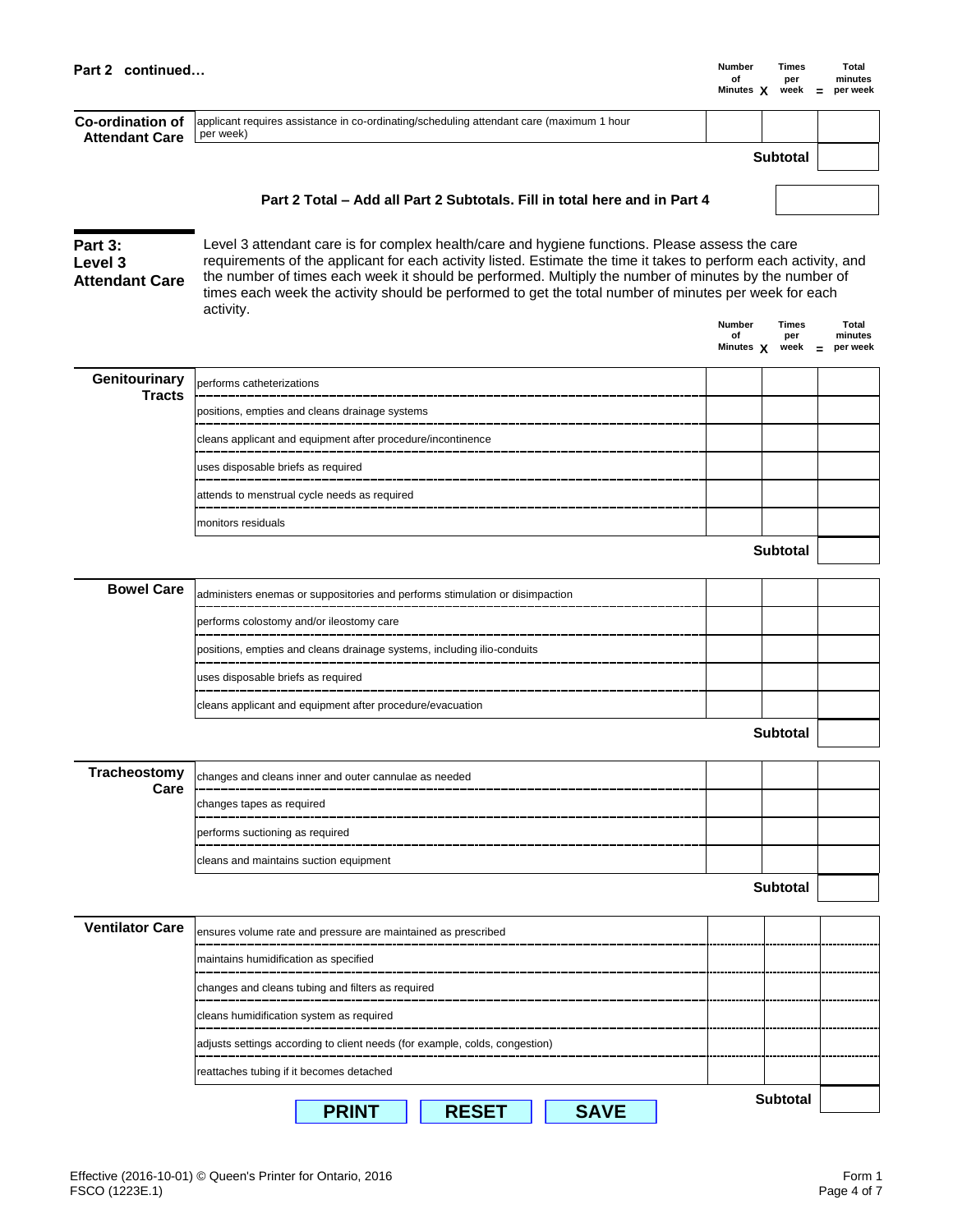| <b>Number</b>  |   | Times |     | Total    |
|----------------|---|-------|-----|----------|
| Ωf             |   | per   |     | minutes  |
| <b>Minutes</b> | X | week  | $=$ | per week |

| <b>Exercise</b>                         | assists applicant with prescribed exercise/stretching program                                               |  |         |  |  |
|-----------------------------------------|-------------------------------------------------------------------------------------------------------------|--|---------|--|--|
|                                         | assists applicant with walking activities using crutches, canes, braces and/or walker                       |  |         |  |  |
|                                         | Subtotal                                                                                                    |  |         |  |  |
| <b>Skin Care</b><br>(excluding bathing) | attends to skin care needs – wounds, sores, eruptions, (amputees, severe burns, spinal cord injuries, etc.) |  |         |  |  |
|                                         | applies medication and prescribed dressings                                                                 |  |         |  |  |
|                                         | applies creams, lotions, pastes, ointments, powders as prescribed or required                               |  |         |  |  |
|                                         | checks body area(s) for evidence of pressure sores, skin breakdown or eruptions                             |  |         |  |  |
|                                         | periodic turning to prevent or minimize pressure sores and skin breakdown/shearing                          |  |         |  |  |
|                                         |                                                                                                             |  | Subtota |  |  |

| <b>Medication</b> | Oral                                       |                 |  |
|-------------------|--------------------------------------------|-----------------|--|
|                   | administers prescribed medications         |                 |  |
|                   | monitors medication intake and effect      |                 |  |
|                   | maintains and controls medication supply   |                 |  |
|                   | Injections                                 |                 |  |
|                   | administers prescribed medications         |                 |  |
|                   | monitors medication intake and effect      |                 |  |
|                   | maintains and controls medication supply   |                 |  |
|                   | Inhalation/Oxygen Therapy                  |                 |  |
|                   | administers prescribed dosage as required  |                 |  |
|                   | maintains and controls inhalation supplies |                 |  |
|                   | cleans and maintains equipment             |                 |  |
|                   |                                            | <b>Subtotal</b> |  |

| <b>Bathing</b> | <b>Bathtub or Shower</b>                                                            |                 |  |
|----------------|-------------------------------------------------------------------------------------|-----------------|--|
|                | transfers applicant to and from bed, wheelchair or Hoyer lifts to bathtub or shower |                 |  |
|                | bathes and dries client                                                             |                 |  |
|                | applies creams, lotions, pastes, ointments, powders as prescribed or required       |                 |  |
|                | <b>Bed Bath</b>                                                                     |                 |  |
|                | prepares equipment                                                                  |                 |  |
|                | bathes and dries applicant<br>---------                                             |                 |  |
|                | applies creams, lotions, pastes, ointments, powders as prescribed or required       |                 |  |
|                | cleans and maintains bed/bath equipment                                             |                 |  |
|                | <b>Oral Hygiene</b>                                                                 |                 |  |
|                | brushes and flosses                                                                 |                 |  |
|                | cleanses mouth as required                                                          |                 |  |
|                | cleans dentures as required                                                         |                 |  |
|                |                                                                                     | <b>Subtotal</b> |  |

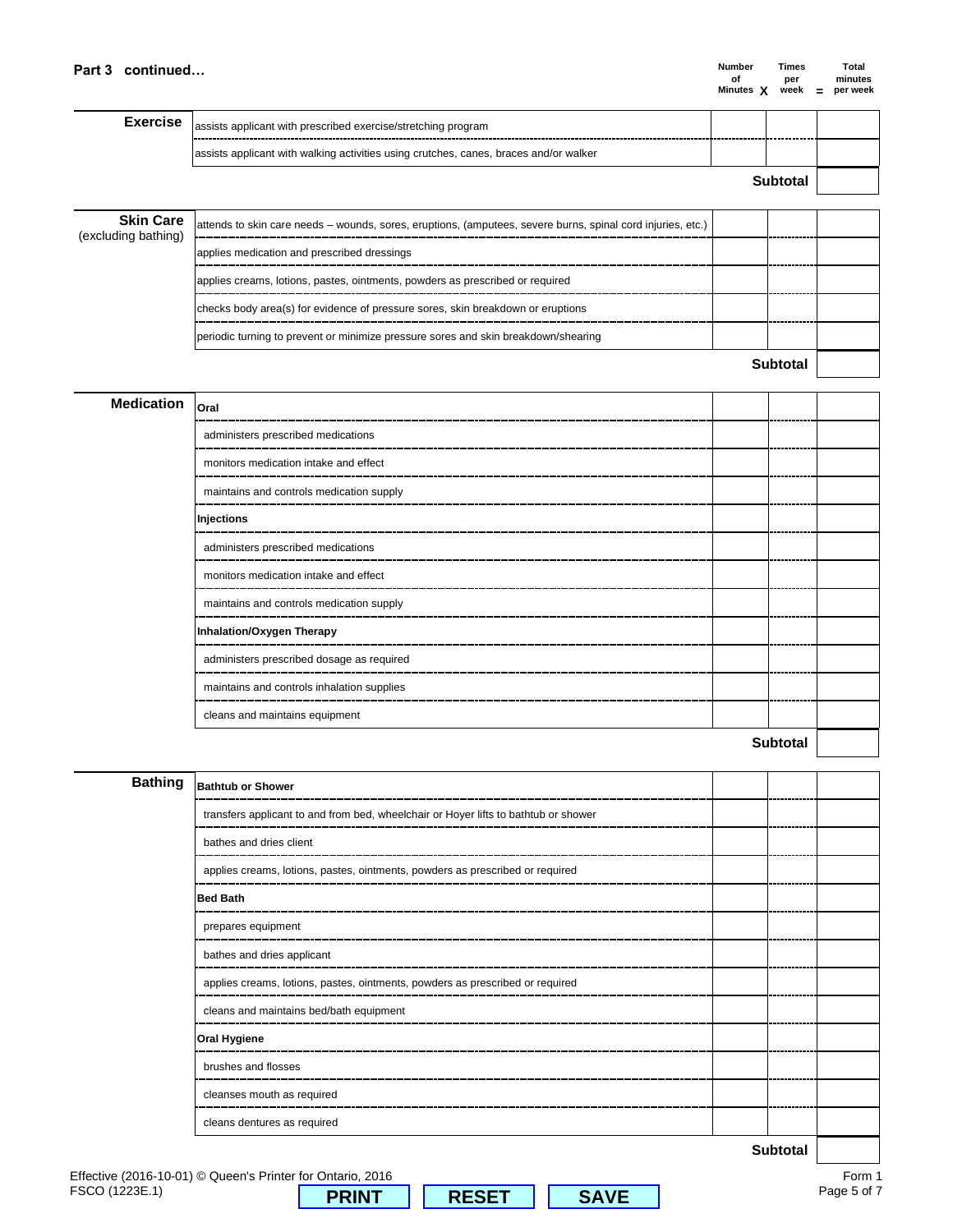**Part 4: Calculation of Attendant Care** 

**Costs**

| <b>Other Therapy</b>                            | <b>Transcutaneous Electrical Nerve Stimulation (TENS)</b> |  |                 |  |
|-------------------------------------------------|-----------------------------------------------------------|--|-----------------|--|
|                                                 | prepares equipment                                        |  |                 |  |
| administers treatment as prescribed or required |                                                           |  |                 |  |
| Dorsal Column Stimulation (DCS)                 |                                                           |  |                 |  |
|                                                 | monitors skin                                             |  |                 |  |
|                                                 | maintains equipment                                       |  |                 |  |
|                                                 |                                                           |  | <b>Subtotal</b> |  |

| <b>Maintenance of</b>            | monitors, orders and maintains required supplies/equipment                                                                                                 |                 |  |
|----------------------------------|------------------------------------------------------------------------------------------------------------------------------------------------------------|-----------------|--|
| <b>Supplies and</b><br>Equipment | ensures wheelchairs, prosthetic devices, Hoyer lifts, shower commodes and other specialized medical<br>equipment and assistive devices are safe and secure |                 |  |
|                                  |                                                                                                                                                            | <b>Subtotal</b> |  |
|                                  |                                                                                                                                                            |                 |  |

| <b>Skilled</b><br><b>Supervisory</b> | applicant requires skilled supervisory care for violent behaviour that may result in physical harm to<br>themselves or others |          |  |
|--------------------------------------|-------------------------------------------------------------------------------------------------------------------------------|----------|--|
| Care                                 |                                                                                                                               | Subtotal |  |

## **Part 3 Total – Add all Part 3 Subtotals. Fill in total here and below**

This part must be completed by the Assessor. Calculate the monthly attendant care allowance for Part 1, 2 and 3. The sum of all three parts will be the Total Assessed Monthly Attendant Care Benefit.

|        | <b>Total Minutes</b><br>per Week |             | <b>Total Weekly</b><br><b>Hours</b> |           | <b>Total Monthly</b><br><b>Hours</b> |   | <b>Hourly Rate</b> |     | <b>Monthly Care Benefit</b> |
|--------|----------------------------------|-------------|-------------------------------------|-----------|--------------------------------------|---|--------------------|-----|-----------------------------|
| Part 1 |                                  | $\div 60 =$ |                                     | $X 4.3 =$ |                                      | х | ΙA                 | $=$ | S,                          |
|        |                                  |             |                                     |           |                                      |   | B*                 |     |                             |
| Part 2 |                                  | $\div 60 =$ |                                     | $X 4.3 =$ |                                      | X |                    | $=$ | -\$                         |
|        |                                  |             |                                     |           |                                      |   |                    |     |                             |
| Part 3 |                                  | $\div 60 =$ |                                     | $X 4.3 =$ |                                      | X | $\mathbf{C}^*$     | $=$ | -\$                         |
|        |                                  |             |                                     |           |                                      |   |                    |     |                             |
|        |                                  |             |                                     |           |                                      |   |                    |     |                             |

**Total Assessed Monthly Attendant Care Benefit** (This amount is subject to the limits allowed under the Statutory Accident Benefits Schedule) **\$** 

**\*For amounts to be used in the above table, please refer to the following chart:**

|   | <b>Accidents occurring between</b><br>March 31, 2008 and August 31, 2010 | Accidents occurring on or after<br>September 1, 2010 |
|---|--------------------------------------------------------------------------|------------------------------------------------------|
| A | \$11.23                                                                  | Please refer to the hourly rates as set out in the   |
| в | \$8.75                                                                   | Superintendent's Guideline issued under              |
| ◠ | \$17.98                                                                  | s. 19 (2) (a) of the SABS                            |

| Are there any attachments? $\Box$ Yes $\Box$ No |             |
|-------------------------------------------------|-------------|
| If Yes, how many?                               |             |
| Send any attachments directly to the insurer    |             |
| <b>RESET</b><br><b>PRINT</b>                    | <b>SAVE</b> |